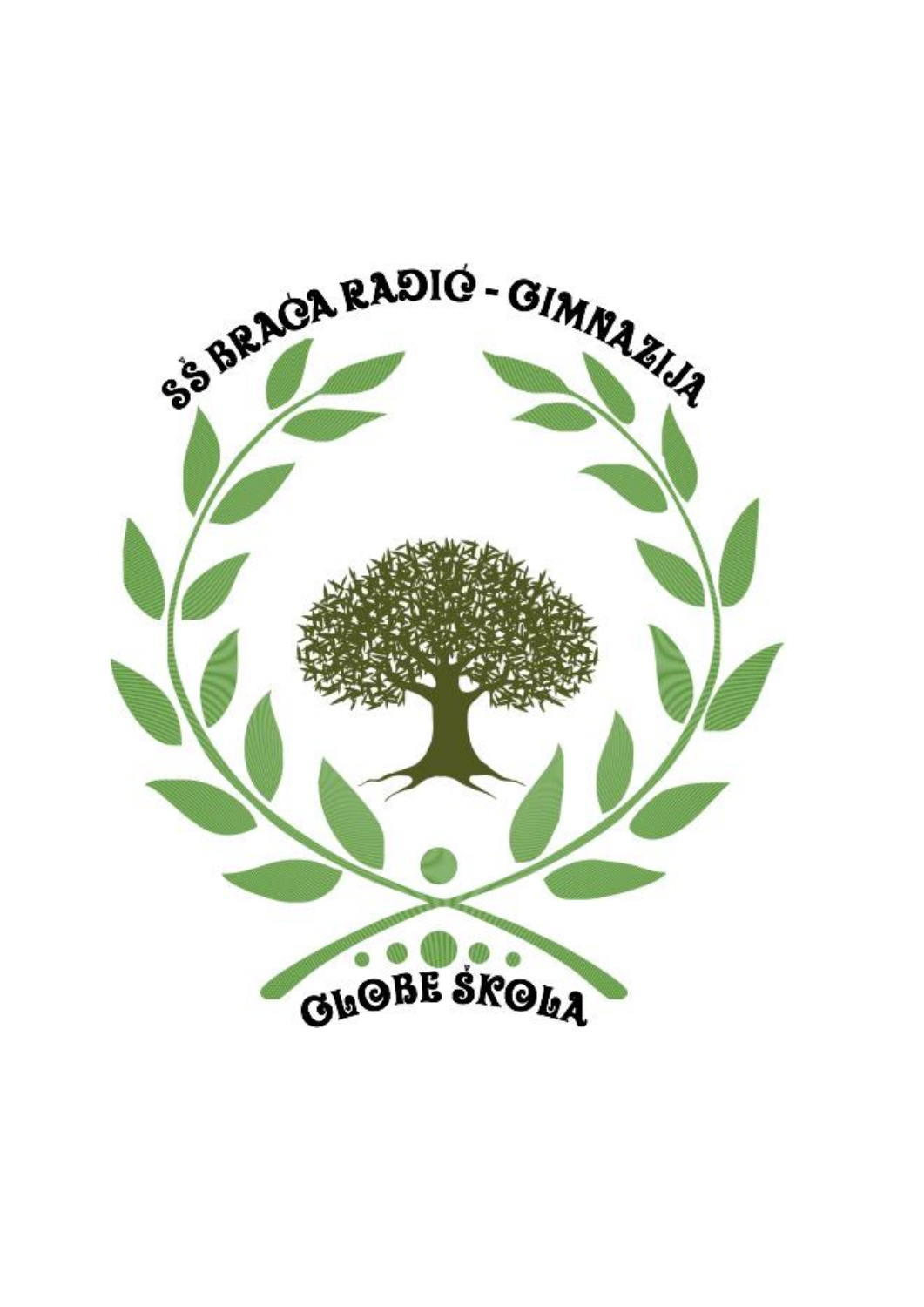**Osjetljivost masline** (*Olea europea* L*.*) **na niske temperature**

**Olive sensitivity** (*Olea europea* L.) **to low temperatures**

# **Iva Žeko, Mihael Fredotović, Mate Ćurić Mentori: Mihajlo Lerinc, prof.,Ivanka Stipoljev,prof. SŠ "Braća Radić" Kaštel Štafilić – Nehaj**

# **Summary**

This project was intended to investigate whether low temperatures at the end of February 2018, after excessive warm weather, caused damage to the olive trees, favored disease development and reduced yield. Is there a correlation between the time of implementation of agrotechnical measures with the degree of damage caused by low temperatures?

The GLOBE atmosphere protocol and the BBCH scale for determination of olive phenophase were used. Field monitoring of olive cultivars in the Kastela area was carried out in April, May and October 2018 when the total yield per cultivars was estimated.The results have shown that olive cultivars originating from the southern and warmer regions such as Italy (Pendolino, Leccino) and Southern Dalmatia (Lastovka), which were in the phenophase of leaf development or appearance of inflorescences as well as olives on which was previously performed pruning and fertilization, are more sensitive to low temperatures.Oscillation of temperatures in a short period of time (-2.4 ˚C to -6.8 ˚C from February 25 to March 1, 2018) caused partial or total decay of flower buds, freezing and cracking of barkon branches, leaf drop, increase ininfection by olive bacterial canker and smaller yield (only 33.13% of standard yields).It is desirable to select locations where there is less chance of such oscillations in temperatures, resistant cultivars like Middle Dalmatian, and avoiding agrotechnical measures until the danger of low temperatures passes.

# **Introduction**

Olive is an inseparable part of the coastal landscape, united with the life of the local people; it is unique and irreplaceable. Olive growing is not just an industry, it is a cultural phenomenon, a symbol of peace, wisdom and a cure. Olive culture in our region is one of the indispensable ones in our coastal area and olive as a culture deserves all the attention.

Olive (Olea europaeaL.) is an evergreen plant that grows in a temperate zone and is grown as a stalk or shrub. The root is branched and found at a depth of 15-80 cm, depending on the soil characteristics. The trunk is crooked, lumpy, and is located between the stump and the crown of the canopy. The leaves are oblong-elliptical in shape opposite to each other and have the role of assimilation, dissimilation and transpiration. The leaves remain on the olive for 2-3 years. The flowers are bisexual, white, united in erect inflorescences. The olive produces fertile flowers and "morphologically-sterile" flowers, so varieties for optimal fertilization require the presence of pollinators. The fruit is an egg-shaped bone berry, 1-3 cm long, 1-5 cm thick, at the beginning of the green color, and when it ripens, it is reddish to black (Elezović, 1997).

The first olive varieties were isolated from wild olive populations, most likely because of their own productivity, fruit size and adaptability to different environmental conditions (Barranco, 2008; Besnard et al., 2013). The varieties differ in biological, morphological and agronomic characteristics such as canopy shape, color and size of leaves, fruit and stone, flowering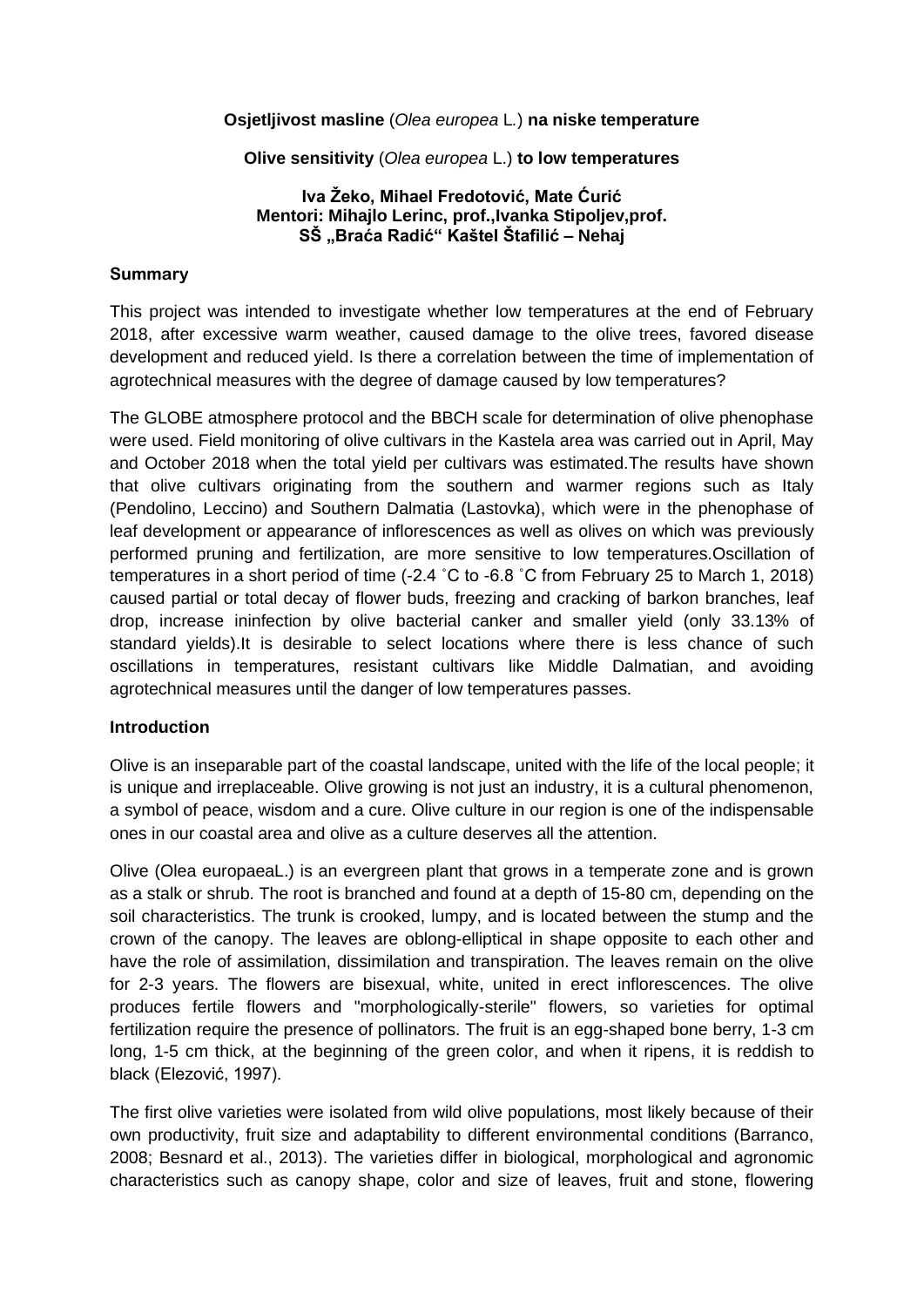age, number of flowers in the cluster, intensity of fertilization, maturation, quantity and quality of oil, resistance to cold, drought, pests, etc. It is thought that there are more than 2000 varieties in the world today (Lavee, 1994), 1 200 of which are still cultivated (Bartolini et al., 2005). In Croatia, 46 varieties are known, most of which are locally significant (Strikić et al., 2010). The most significant variety in Croatia is the form Oblica, grown from Konavle to Istria. In addition to Oblica, among the autochthonous varieties in the area of Kastela there are Lastovka, Levantinka and Drobnica that are grown the most. There are also Leccino and Pendolino, which were imported from Italy. It is worth mentioning the old olive tree from Kastel Stafilic as a kind of symbol of the City and a natural monument. Although it cannot be defined as a variety, it is well known that it was created by spontaneous hybridization and as such it is unique in the world. The age of the tree is estimated at 1500 years.

Today, olives are grown on six continents, between 30º and 45º north and south latitude. On this belt, the climate is typical Mediterranean and is characterized by hot and dry summers (Civantos, 2008), mild and rainy winters, and short transitional seasons, autumn and spring. The most influential climatic factors are temperature and precipitation, winds, relative humidity and insolation. The average annual temperature for growing olives ranges from 15- 20˚ C, while the absolute maximum temperature can reach up to 40˚C, without adverse effects on the olive if the tree is supplied with water (Perica, 2006). A temperature lower than 7˚C can cause serious damage if the cooling lasts longer than ten days. The olive begins to vegetate at temperatures above 5 ° C. Bud differentiation begins in early February at about 7 ° C. In order for the olive tree to have sufficient flower buds, it requires sufficient optimal nutrients and soil moisture during this period. Buds emerge at 10 ° C and this period lasts about 60 days when flowering occurs. Flowering takes place at a temperature of 15-20 ° C and lasts only a few days. Fertilization and development of fruits last from 1 June to 15 October, and the ripening of fruits begins in October.

# **Research questions and hypothesis**

In early 2018, we witnessed above-average warm weather during January and early February and low temperatures in late February and early March.

Is the cold end of February 2018 that hit Dalmatia causing significant damage to olive trees? Did below-zero temperatures at the threshold of spring adversely affect the yield? Will the damage affect the development of the disease on the olive tree?

The fact that we had temperatures below zero by the end of the calendar winter does not mean that there will certainly be olive damage. However, if the olive has started vegetation, damage can occur at relatively lower temperatures, with the assumption that not all varieties will suffer equally. Due to the resulting damage, olive trees will be more susceptible to various diseases and lower yields can be expected.

# **Research methods**

The GLOBE Atmospheric Protocol was used. The air temperature from January 1 to April 30 2018 and rainfall for the period from January 1 to February 28 were taken from the school metering station to determine the onset of olive vegetation depending on the temperature and the period of extra-average temperatures in the study area.

Field observation of the most common olive varieties in the plantation of the Institute for Adriatic Crops and Karst Reclamation in the Kastela area was conducted during April, May and October 2018.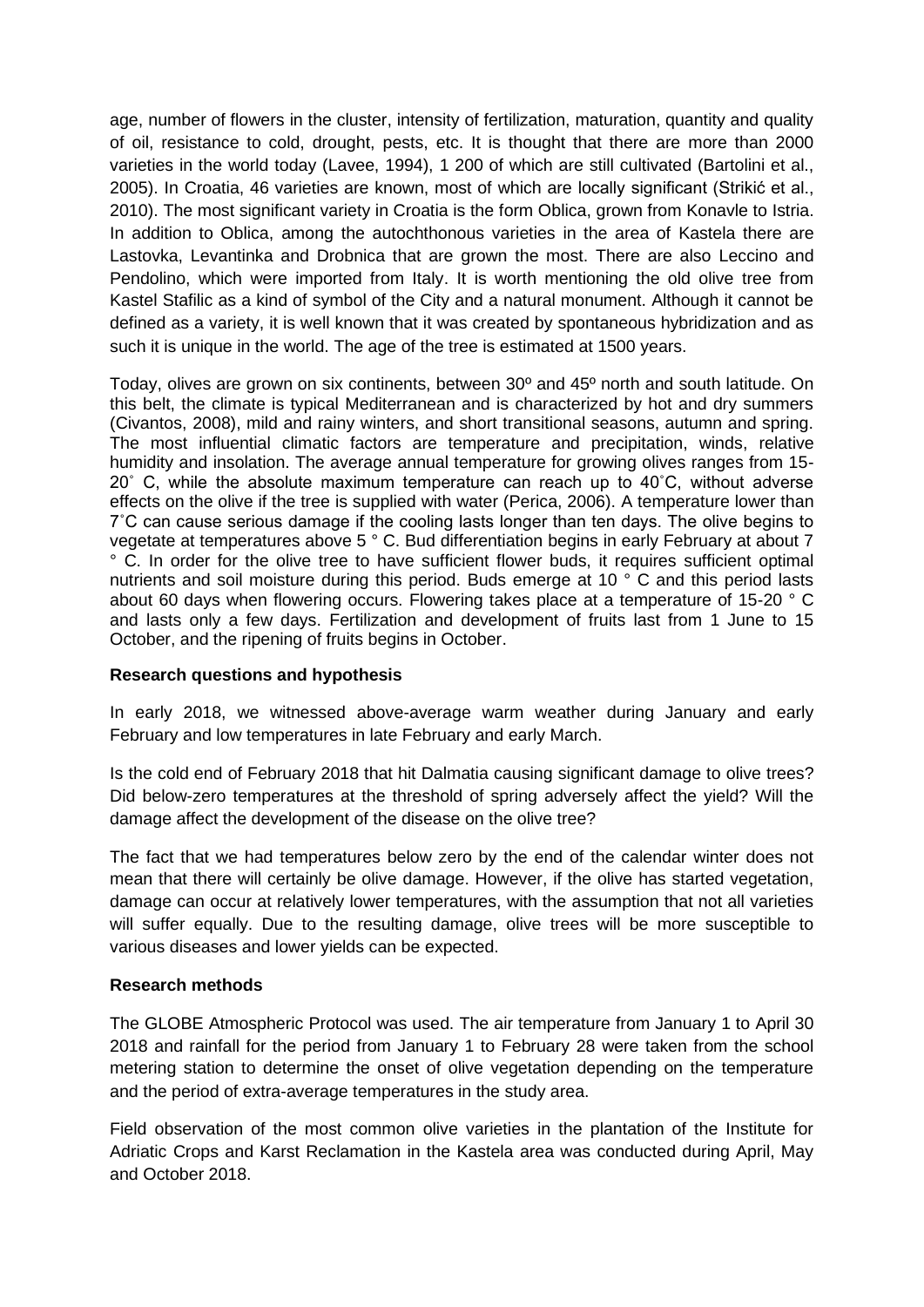Olive phenophase was determined according to the BBCH scale, which is the official scale of the European Plant Protection Organization (EPPO), to describe the growth stages of cultivated and weed plant species (SanzCortes et al., 2002).

In early April, low temperatures were recorded with the help of experts from the Institute. Damage was assessed by wax, branches (one-year, two-year and basic) and trunk. Through field visits to the plantations, the intensity of damage, expressed as a percentage, was recorded for each tree: 0% (no damage); 50% (half of the leaves on the tree are damaged, discoloration); 100% (all one-year branches are visibly damaged, cracks in all branches), etc.

During May and October, the intensity of infection with plant diseases, primarily bacterial olive cancer (Pseudomonas syringae pv. Savastanoi), expressed as a percentage of the observed outbreaks of disease on the damaged branches, was recorded. At the end of October 2018, the total yield by variety was estimated in collaboration with the Institute staff. The yield was selected, weighed and compared with data from previous years and expressed as a percentage of standard (normal) yields for each variety.

Other olive groves were visited in the field and many olive growers were interviewed.

For the graphical representation of basic descriptive statistics of numerical temperature data a box diagram (Box and whisker plot method) was used to indicate the degree of dispersion and asymmetry of quantitative data and to show deviating values.

# **View and analyze data**

In the light of climate change and the frequent weather extremes, nature has given us unexpected values of daily temperatures in the winter months.

During January, the maximum air temperature (Tmax) was 17.4˚C, while the minimum temperature (Tmin) was 1.0 ˚C. Of the total temperature measurements in January, 75% of daily temperature values were 5 to 17.4˚C, and only 25% of 1 to 5 ˚C (Figure 1). It should be noted that the median daily temperature was 12 ˚C, while the average monthly temperature (Tsred M) was 9.7 ˚C.

In February, Tmax 16.2 ˚C and Tmin -6.8 ˚C were recorded (Figure 1). A total of 75% of the measured daily temperatures ranged from 4.0 ˚C to 16.2 ˚C. The rest of the 25% included temperatures in the range of minimum -6.8 ˚C to 4.0 ZC. Unlike the month of January, the median daily temperatures in February were equal to Tsred M of 7.3 ˚C.

In March, Tmax was 18 ˚C and Tmin -3.4 ˚C. Tsred M was 10.4 ˚C while the median was 11.5 ˚C (Figure 1). Of the total temperature measurements in March, 75% of daily temperature values were from 6.8 ˚C to 18˚C, and only 25% from -3.4 ˚C to 6.8 ˚C.

During April, an increase in daily temperatures was seen, with Tmax at 28.9 ˚C and Tmin 3.6 ˚C. Tsred M was 16.6 ˚C. Compared to the previous three months, the median was higher; it was 15.8 ˚C (Figure 1). Of the total temperature measurements in April, 75% of daily temperature values were from 11.8 ˚C to 28.9˚C, and only 25% from 3.6 ˚C to 11.8 ˚C.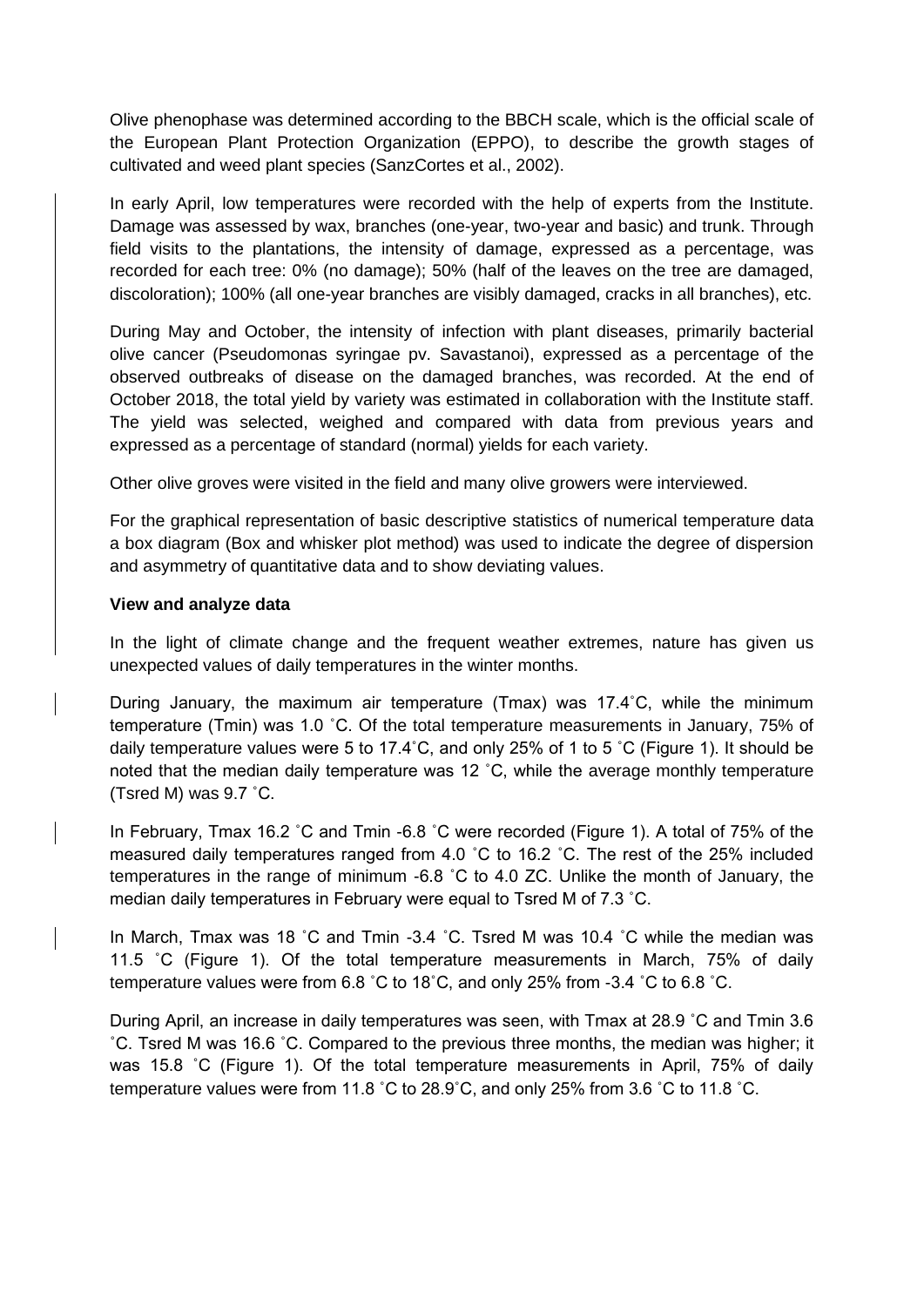

Figure 1. Box and whisker plot indicating the degree of dispersion and asymmetry of temperature values (Tmax, Tmin, Tsred M (in the figure "x"), median (in the horizontal line within the square) for the months of January, February, March and April 2018.

Above-average warm weather during January and much of February 2018 (Figures 1 and 2) with precipitation in January totaling to 29mm and February 38mm (Fig. 3) stimulated olive vegetation as early as January.

The end of February and the beginning of March are marked by cold and low temperatures (- 2.4˚C to -6.8˚C) for 5 cold days from 25.2. to 1.3. (Figure 2). During this period, there was a dramatic decrease in temperature, Tmax from 15.2 ° C to 1 ° C, and Tmin from 8.6 ° C to - 6.8 ° C.



Figure 2. Maximum and minimum daily temperatures during February and March 2018.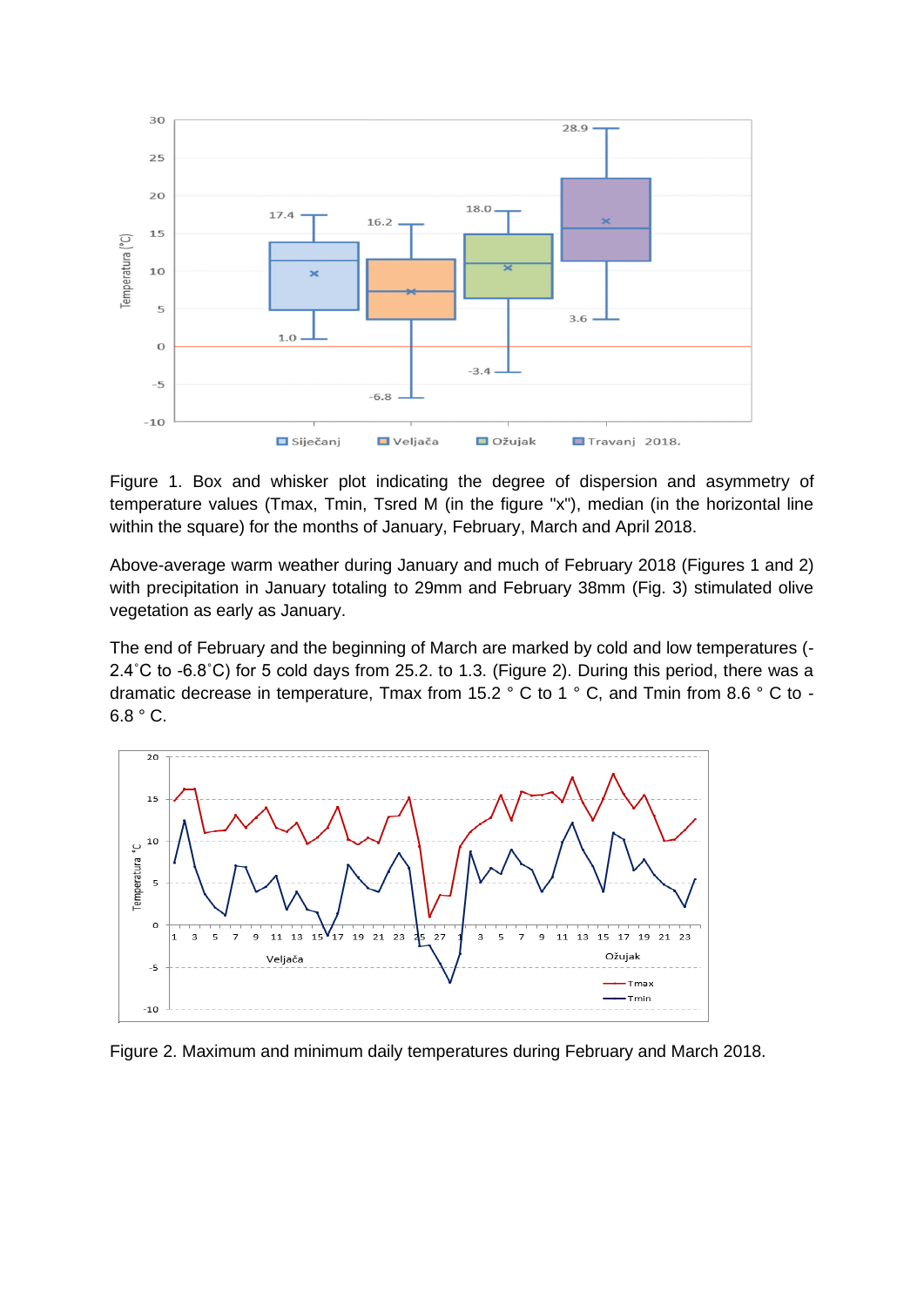

Figure 3. Rainfall in January and February 2018

Carrying assimilates to the tissues of the phloem, the plant juices traveled from the leaves and shoots to the roots. Floem is found in the bark of the tree and low temperatures have caused the juice to frost. The ice was spreading, causing the bundles to break and the crust to burst.

In the collecting plantation of the Institute for Adriatic Cultures at the Kaštel Stari site, differences in damage were observed depending on the variety (Table 1).

Table 1. Reported degree of damage (%), phenophase of olive development before February 24, 2018, presence of olive diseases and yield expressed as a percentage of the standard, for the seven most significant varieties grown in the area of the City of Kastela and Old Kastela olive.

| <b>Sorta</b>             | Origin of<br>species | Oštećenje (%) |                         |                       |                          |              | <b>Prosjek</b> | Fenofaza     | <b>Prisutnost</b> | Prinosi (% |
|--------------------------|----------------------|---------------|-------------------------|-----------------------|--------------------------|--------------|----------------|--------------|-------------------|------------|
|                          |                      | Lista         | Jednogodišnjih<br>grana | Dvogodišnjih<br>grana | <b>Osnovnih</b><br>grana | <b>Debla</b> | oštećenja (%)  | (BBCH skala) | bolesti (%)**     | standard)  |
| Drobnica                 | Middle<br>Dalmatia   | 5.00          | 10.00                   | 10.00                 | 0.0                      | 0.0          | 8.33           | 15.00        | 8.33              | 61.25      |
| Dužica                   | Srednja<br>Dalmacija | 0.00          | 1.67                    | 0.00                  | 0.0                      | 0.0          | 0.56           | 0.03         | 0.56              | 78.75      |
| Lastovka                 | Južna<br>Dalmacija   | 20.00         | 30.00                   | 10.00                 | 0.0                      | 0.0          | 20.00          | 15.00        | 20.00             | 35.00      |
| Leccino                  | Italija              | 23.75         | 45.63                   | 10.63                 | 0.0                      | 0.0          | 26.67          | 15.00        | 26.67             | 26.09      |
| Levantinka               | Srednja<br>Dalmacija | 5.00          | 10.00                   | 15.00                 | 0.0                      | 0.0          | 10.00          | 15.00        | 10.00             | 57.50      |
| Oblica                   | Srednja<br>Dalmacija | 10.00         | 10.00                   | 0.00                  | 0.0                      | 0.0          | 6.67           | 12.00        | 6.67              | 65.00      |
| Pendolino                | Italija              | 33.44         | 51.25                   | 27.81                 | 15.0                     | 0.0          | 37.50          | 35.06        | 37.50             | 22.34      |
| SKM <sup>*</sup>         | Srednja<br>Dalmacija | 15.00         | 30.00                   | 10.00                 | 0.0                      | 0.0          | 18.33          | 15.00        | 18.33             | 38.75      |
| <b>Ukupni</b><br>prosjek |                      | 14.02         | 23.57                   | 10.43                 | 1.88                     | 0.00         | 27.45          | 15.26        | 16.01             | 33.13      |

\*SKM- Stara kaštelanska maslina; \*\*Prisutnost bolesti masline na oštećenim granama

Variety Origin of variety Damage (%) Average damage (%) Phenophase (BBCH scale) Presence of disease (%) \*\* Yields (% standard) \* SKM- Old Castelian olive; \*\* Presence of olive disease on damaged branches

Low temperatures caused different intensity of defoliation (leaf fall), cracking and bark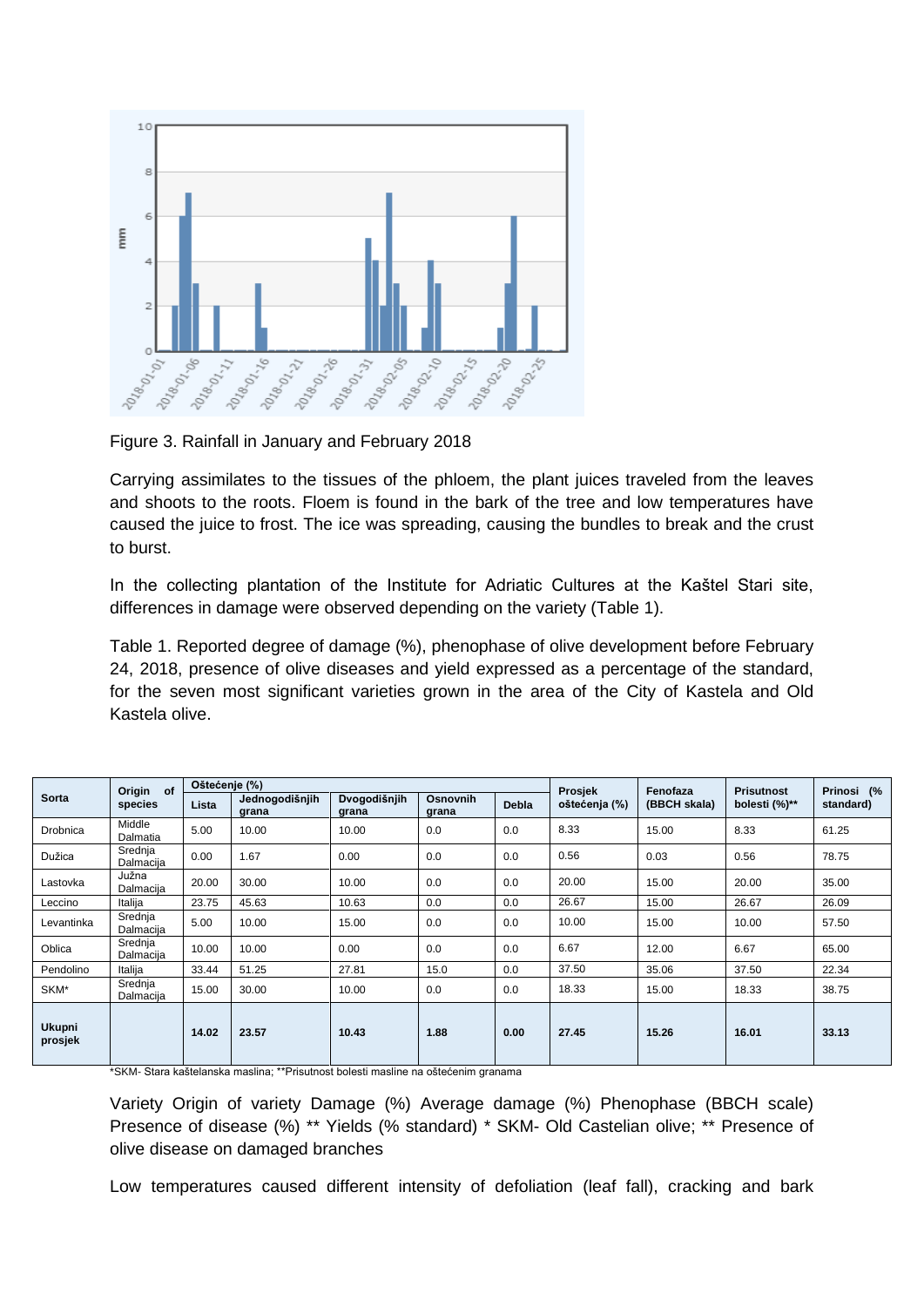separation of one-year, two-year and basic branches depending on the variety. No damage to trunks was observed on the cultivars studied. The most sensitive varieties to low temperatures are the Italian varieties Pendolino and Leccino with average damages of 37.5% and 26.67% respectively. Of the autochthonous varieties, the most sensitive are Lastovka (20% damage) and Old Kastela olive (18.33%). The onset of the vegetation phase is evident from the BBCH scale values. The onset of vegetation (juice movement, budding) is the first phenophase. If conditions are favorable for growth and development, phenophases continue on top of each other. It follows that the trees on which Phenophase 35.06 (bloom development) was recorded entered vegetation earlier, while those on Phenophase 0.03 were only in the vegetation movement phase.

Varieties that had previously entered the vegetation phase that were in the phenophase of leaf development or the appearance of inflorescences (Pendolino) were more affected than those that were in the dormant phase or at the beginning of vegetation movement (Rainbow and Shrub). Disease incidence and disease intensity were higher for varieties that had greater damage (Pendolino). It should be pointed out that the disease is bacterial olive cancer present on damaged trees and that it cannot be treated, but it can only be prevented. The aforementioned disease does not significantly affect yields, but in years where mechanical damage such as hail, freezing, etc. can occur yields can be affected. The total yield in 2018 was only 33.13% of standard yields. As expected, the Pendolino variety had the lowest yields (only 22.34% of the standard) and the largest Dužica variety (78.75%).

# **Discussion and conclusions**

Due to the above-average warm weather in early 2018, some olive varieties entered the vegetation phase in January, significantly earlier than usual. Some of them were also in the flowering phase, which is certainly inappropriate for the end of February. In January and February, the work was normally done in March. The cuts stimulate metabolism and growth, thus making the tissue susceptible to damage from low temperatures. Visiting numerous olive groves and talking to olive growers, it has been observed that the damage caused by low temperatures is greater on olives that have previously been pruned and fertilized than on those listed agrotechnical operations were not carried out.

It is important to emphasize that in short periods of time the olive tolerates a cold of -8° C and freezing occurs at -12° C. The olive can withstand low temperatures during the deep winter hibernation (December and January). Older trees of the cultivar forms in standstill can withstand temperatures of -15 ° C. Young olives freeze as early as -12 ° C. and with wet weather and longer cooling, they can partially freeze at -3 ° C (Gucci and Cantini, 2008). Flower buds are the most sensitive organs in fruit trees, and if frosts and low temperatures occur during bloom buds and flowering, partial or complete decay of the flower buds and its organs results in a lower yield.

Low temperatures in the last decade of February have left many olive trees in the form of freezing and cracking of bark on branches of different ages. This, unfortunately, resulted in a lack of fertility and an increase in infection with bacterial olive cancer.

The observed differences in the degree of damage to the cultivars examined suggest that the susceptibility of the olive to low temperatures is highly genetically conditioned. Specifically, varieties originating in southern and warmer areas such as Italy and southern Dalmatia have proven to be significantly more sensitive to low temperatures (Pendolino, Leccino and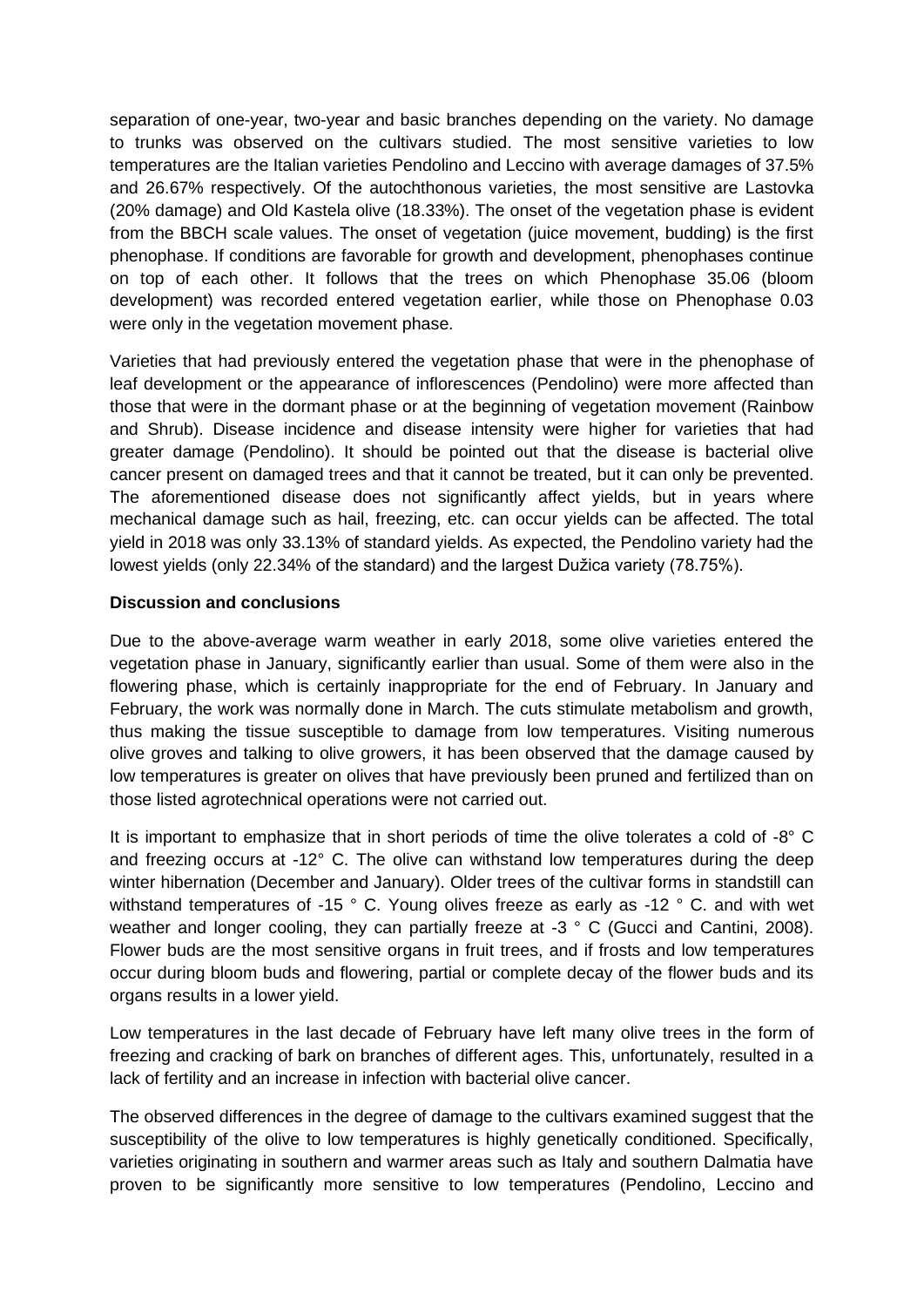Lastovka). On the other hand, there is a marked increase in the intensity of infection with bacterial cancer of the olive tree with a degree of damage.

From all of the above, we can conclude that the influence of temperature fluctuations in a very short period of time has had a negative impact on the continuity of olive growing and development, the damage and health of the trees and the yield. If we add to this the findings from olive growers, it is of utmost importance to select suitable locations where such fluctuations in temperatures are less likely to occur, to grow more resistant varieties such as the Central Dalmatian ones, and to avoid agrotechnical measures (pruning and fertilization) until the danger of low temperatures has passed.

#### **References**

- Barranco D. (2008). Variedades y Patrones. U: El cultivo del olivo (D Barranco, R Fernández-Escobar, L Rallo, eds), Mundi-Prensa y Junta de Andalucía. Madrid. 37- 62
- Bartolini G., Prevost G., Messeri C., Carignani C. (2005). Olive germplasm: cultivars and world-wide collections. Rome: Seed and Plant Genetic Resources Service, FAO. Raspoloživo: [http://apps3.fao.org/wiews/olive/oliv.jsp.](http://apps3.fao.org/wiews/olive/oliv.jsp) Pristupljeno dana 11.01.2019.god.
- Besnard G., Khadari B., Navascués M., Fernández-Mazuecos M., El Bakkali A., Arrigo N., Baali-Cherif D., Brunini-Bronzini de Caraffa V., Santoni S., Vargas P., Savolainen V. (2013). The complex history of the olive tree: from Late Quaternary diversification of Mediterranean lineages to primary domestication in the northern Levant. Proc R Soc B: Biol Sci 280(1756):20122833 doi: 10.1098/rspb.2012.2833.
- Civantos L. 2008. La olivicultura en el mundo y en España. U: El cultivo del olivo (D. Barranco, R. Fernández-Escobar, L. Rallo, eds), Mundi-Prensa y Junta de Andalucía, Madrid, 18-35
- Elezović, D.1997. Maslina, Zadružni savez Dalmacije "Zadrugar", Split
- Gucci, R.,Cantini, C. 2008.Uzgoj maslina, Naklada Uliks, Rijeka
- Lavee S. (1994). ¿Por qué la necesidad de nuevas variedades de olivos? Fruticultura. 62: 29-37
- Perica, M. Glasnik zaštite bilja 6/2006, Hrvatski zavod za poljoprivrednu savjetodavnu službu, Split,
- Sanz-Cortés, F., Martínez-Calvo, J., Badenes, M.L., Bleiholder, H., Hack, H., Llácer, G., Meier, U. (2002) Phenological growth stages of olive trees (Olea europaea). Ann. appl. Biol. 140: 151-157
- Strikić F., Klepo T., Rošin J., Radunić M. (2010). Udomaćene sorte masline u Republici Hrvatskoj. Institut za jadranske kulture i melioraciju krša Split.